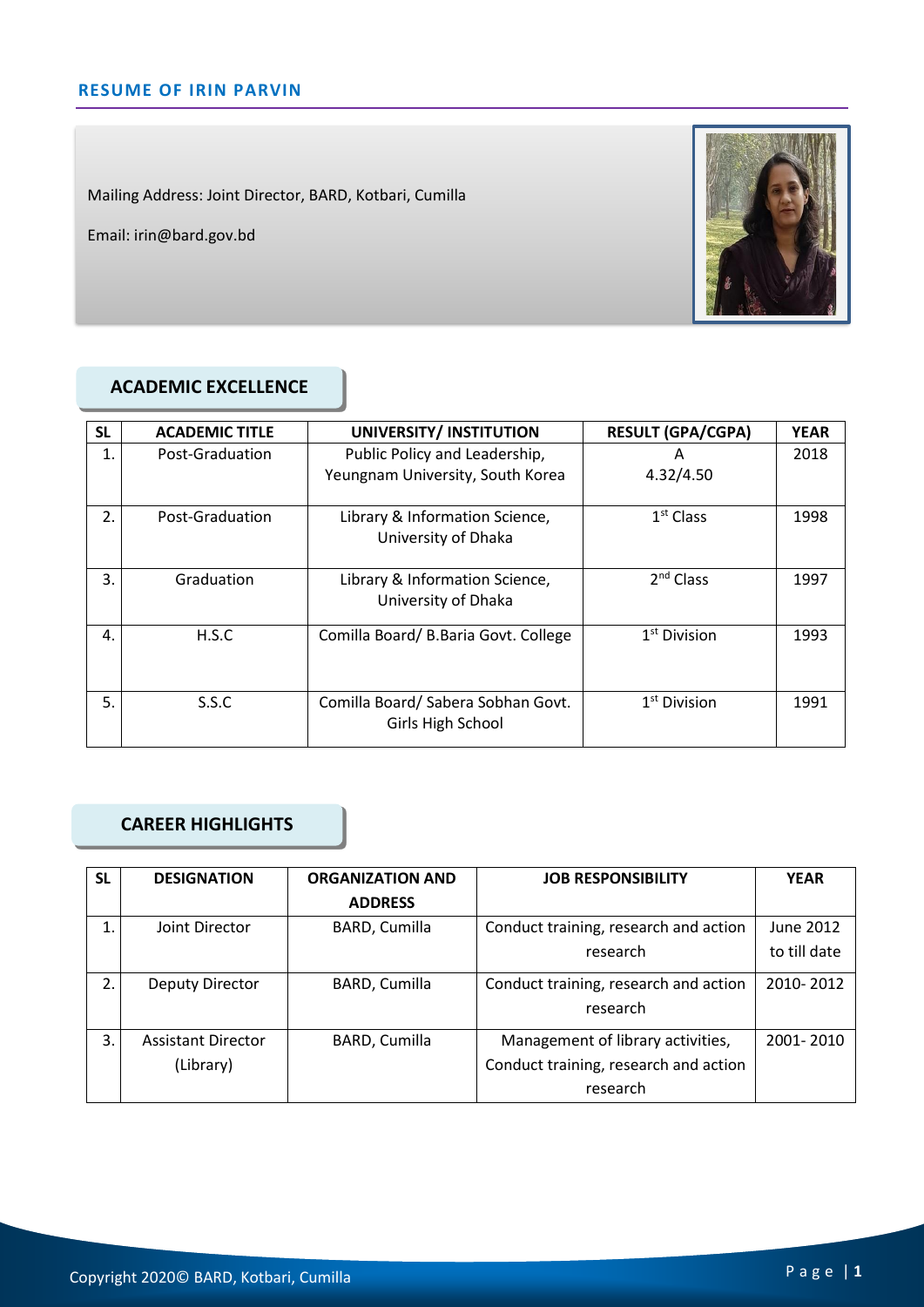### **SPECIALIZATION HIGHLIGHTS**

| <b>SL</b> | AREAS OF SPECIALIZATION / FIELD OF INTEREST   |
|-----------|-----------------------------------------------|
|           | 1. Information Science and Library Management |
| 2.1       | <b>Total Quality Management</b>               |
| २ ।       | l ICT & E-Governance                          |
|           | Innovation                                    |

## **PUBLICATION HIGHLIGHTS**

| <b>SL</b> | <b>TYPES OF</b>    | <b>TITLE</b>                                                                                                 | <b>REMARKS</b> |
|-----------|--------------------|--------------------------------------------------------------------------------------------------------------|----------------|
|           | <b>PUBLICATION</b> |                                                                                                              |                |
| 1.        | <b>BOOK</b>        | Parvin, Irin et al. (2014). Sustaining Quality Public<br>Service Delivery: Local Policy Deployment and Level |                |
|           |                    | of Satisfaction in Adarsha Sadar Upazila of Comilla.                                                         |                |
|           |                    | Comilla: BARD.                                                                                               |                |
|           |                    |                                                                                                              |                |
| 2.        | <b>BOOK</b>        | Parvin, Irin et al. (2010). Impact of Women                                                                  |                |
|           |                    | Education, Income and Nutrition<br>Programme                                                                 |                |
|           |                    | (WEINIP): A Case Study. Comilla: BARD.                                                                       |                |
| 3.        | <b>BOOK</b>        | Parvin, Irin et al. (2005). Resource Use Pattern and                                                         |                |
|           |                    | Poverty Magnitude in a Typical Village of Bangladesh.                                                        |                |
|           |                    | Comilla: BARD                                                                                                |                |
| 4.        | Journal Article    | পারভিন, আইরীন (২০০৭)। গ্রামীন জনগনের উন্নয়ন ও                                                               |                |
|           |                    | ক্ষমতায়নে তথ্য ও যোগাযোগ প্রযুক্তি: বাংলাদেশ প্রেক্ষিত, <i>পল্লী</i>                                        |                |
|           |                    | উন্নয়ন, ডিসেম্বর ২০০৭, পৃষ্ঠা ৯৭-১২৯, কুমিল্লা: বার্ড।                                                      |                |
| 5.        | Journal Article    | Parvin,<br>Irin et al. (2008). Information<br>and                                                            |                |
|           |                    | Communication Technologies in Rural Development                                                              |                |
|           |                    | of Bangladesh, The Journal of Rural Development,                                                             |                |
|           |                    | Vol.34, No. 2, pp. 61-88, Comilla: BARD.                                                                     |                |
| 6.        | Journal Article    | Parvin, Irin et al. (2014). Trends of Occupational                                                           |                |
|           |                    | Changes at Raicho Village in Last Two Decades.                                                               |                |
|           |                    | Proshikhyan: A Journal of Training and Development,                                                          |                |
|           |                    | Vol. 22, No.2, pp. 63-77. Dhaka: BSTD.                                                                       |                |
| 7.        | Journal Article    | Parvin, Irin et al. (2016). Transformation of the Rural                                                      |                |
|           |                    | Society: Revisiting Village Dhanishwar, Proshikhyan:                                                         |                |
|           |                    | A Journal of Training and Development, Vol. 24, No.1,                                                        |                |
|           |                    | January-June 2016, pp. 12-29. Dhaka: BSTD.                                                                   |                |
| 8.        | Journal Article    | Islam, Md. Shafiqul; Mamun, Abdullah Al; Parvin, Irin;                                                       |                |
|           |                    | Sultana, Fouzia<br>Nasreen (2010),<br>Digital<br>and                                                         |                |
|           |                    | Bangladesh: Public Service Delivery in Rural Areas,                                                          |                |
|           |                    | The Journal of Rural Development, Vol 37, Number 1,                                                          |                |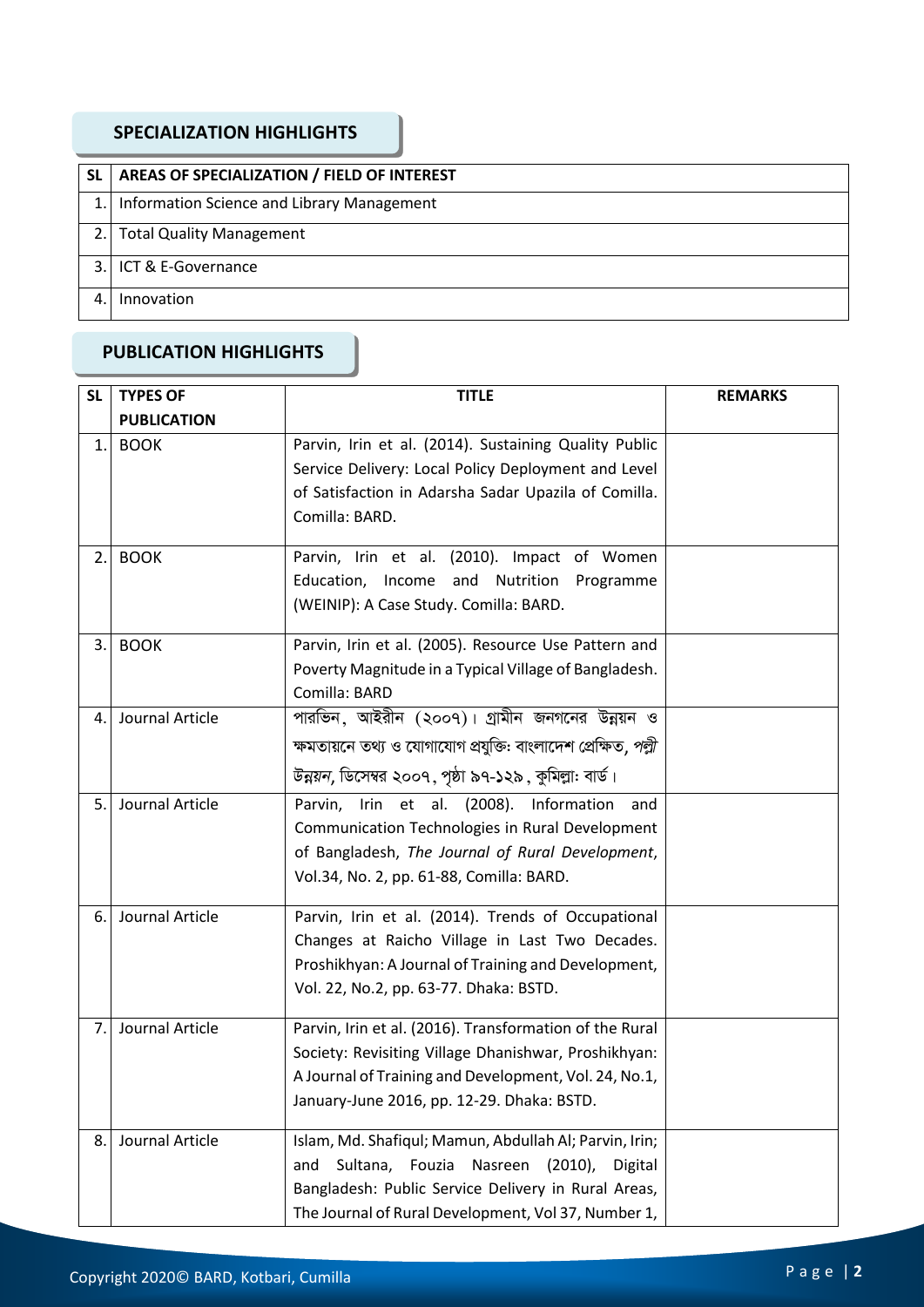|    |                      | January 2010, pp.67-96, Bangladesh Academy for                      |  |
|----|----------------------|---------------------------------------------------------------------|--|
|    |                      | Rural Development, Comilla.                                         |  |
|    |                      |                                                                     |  |
| 9. | Journal Article      | পারভিন, আইরীন (২০২১)। উপজেলা পরিষদ শক্তিশালীকরণ                     |  |
|    |                      | ও কর্মদক্ষতা বৃদ্ধিতে ইউজিডিপি প্রকল্পের উদ্যোগ: একটি               |  |
|    |                      | পর্যালোচনা, পল্লী উন্নয়ন: বার্ড বাংলা জার্নাল, ২০২০, ২৩তম          |  |
|    |                      | সংখ্যা, কুমিল্লা: বার্ড।                                            |  |
| 10 | Seminar/Conference   | Sultana, Fouzia Nasreen and Parvin, Irin (2016). The                |  |
|    | Papaer               | State of E-Services Delivery in Bangladesh: Assessing               |  |
|    |                      | Status through Content Analysis of Selected                         |  |
|    |                      | Government Websites in Innovation in Governance:                    |  |
|    |                      | Lessons from a Transition Economy, ed. by Sharif As-                |  |
|    |                      | Saber et al. Pp. 269-280. Dhaka: Osder Publications.                |  |
|    | 11 Published Article | Kashem, Mohammed Mir, Abdul Karim and Irin                          |  |
|    |                      | Parvin (2009). Essence of Training for Good                         |  |
|    |                      | Governance in Kashem, Mohammed Mir et al                            |  |
|    |                      | (ed.) Good Governance in Rural Development:                         |  |
|    |                      | Country Specific Issues and Experiences, pp. 10-                    |  |
|    |                      | 13, Comilla: BARD.                                                  |  |
|    | 12 Published Article | সুলতানা , ফৌজিয়া নাসরিন ও আইরীন পারভিন (২০০২)। উন্নয়নে নারী:      |  |
|    |                      | বার্ডের অভিজ্ঞতা (১৯৬০-২০০০), বড়ুয়া, বিজয় কুমার                  |  |
|    |                      | (সম্পাদিত) পল্লী উন্নয়নে সাম্প্রতিক ভাবনা, পৃষ্ঠা ৬২-৭২, কুমিল্লা: |  |
|    |                      | বার্ড।                                                              |  |
|    |                      |                                                                     |  |

# **TRAINING AND WORKSHOPS**

| <b>SL</b> | <b>TRAINING/WORKSHOP TITLE</b>                | <b>ORGANIZATION</b>      | <b>LOCATION</b>     | <b>YEAR</b> |
|-----------|-----------------------------------------------|--------------------------|---------------------|-------------|
| 1.        | <b>Training Methodologies for Rural</b>       | <b>NIRD</b>              | Hyderabad, India    | 2013        |
|           | <b>Development Professionals</b>              |                          |                     |             |
| 2.        | ICT for Rural Development                     | <b>NIRD</b>              | Hyderabad, India    | 2006        |
| 3.        | AARDO-BARD Online International Training      | AARDO-BARD               | Cumilla, Bangladesh | 2020        |
|           | Programme on "Poverty Alleviation through     |                          |                     |             |
|           | Micro Finance: State of Art in COVID-19"      |                          |                     |             |
| 4.        | Participatory Research Method                 | SDC, VERULLAM            | Dhaka, Bangladesh   | 2013        |
| 5.        | <b>Advanced Report Writing</b>                | SDC, VERULLAM            | Dhaka, Bangladesh   | 2013        |
| 6.        | Research Methodologies for Social Science     | SSRC, BARD               | Cumilla, Bangladesh | 2004        |
|           | Researchers                                   |                          |                     |             |
| 7.        | <b>Training of Trainers</b>                   | <b>BSTD</b>              | Dhaka, Bangladesh   | 2003        |
| 8.        | MS Access and SPSS                            | <b>BARD and CVDP</b>     | Cumilla, Bangladesh | 2012        |
| 9.        | Data Science for Social Science Researchers   | <b>BARD</b>              | Cumilla, Bangladesh | 2015        |
| 10.       | 6th Short Course on Improving Public Services | <b>BPATC/JICA</b>        | Dhaka, Bangladesh   | 2009        |
|           | through Total Quality Management (TQM)        |                          |                     |             |
| 11.       | Interpersonal Communication and Counseling    | <b>Bangladesh Centre</b> | Dhaka, Bangladesh   | 2006        |
|           |                                               | for Communication        |                     |             |
|           |                                               | Programme (BCCP)         |                     |             |